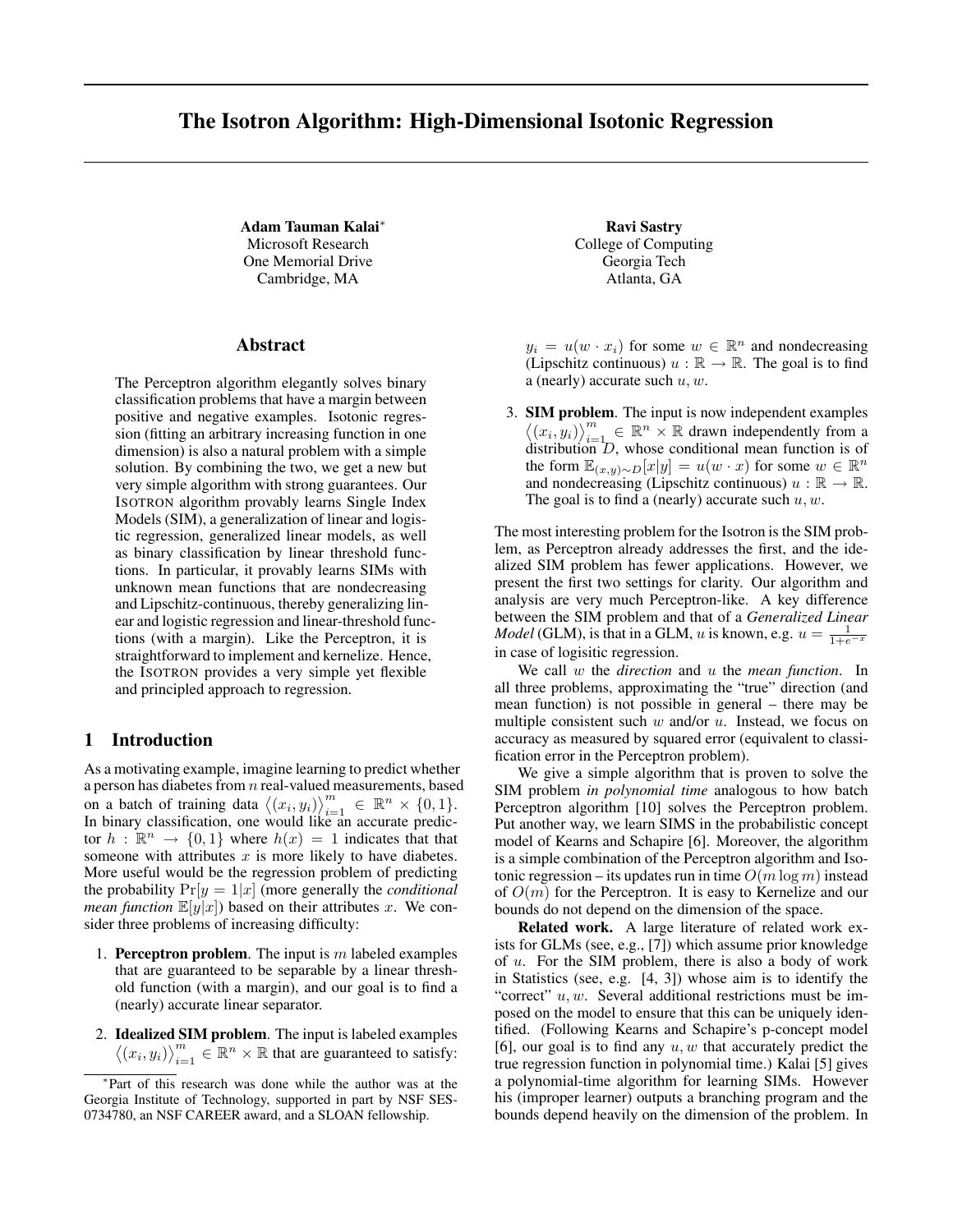Machine Learning, the following approach is common: first a linear separator algorithm (e.g., SVM) is run to get a direction  $w$ , followed by a post-fitting of  $u$  using Isotonic regression or Platt calibration [8].

#### 1.1 Formal results

For the analysis, all labeled examples will be assumed to lie in  $(x, y) \in \mathbb{B}_n \times [0, 1]$ , where  $\mathbb{B}_n = \{x \in \mathbb{R}^n \mid ||x|| \le 1\}$ is the unit ball in  $n$  dimensions. In practice, the algorithm makes sense on any data set and is uniform scale-invariant.

In the **idealized SIM** problem, we assume that  $y_i =$  $u(w \cdot x_i)$  for some  $w \in \mathbb{B}_n$  and  $u : [-1,1] \to [0,1]$  that is nondecreasing and G-Lipschitz, i.e.,

$$
0 \le u(b) - u(a) \le G(b - a) \text{ for all } 0 \le a \le b \le 1.
$$

For differentiable u, this is equivalent to  $u'(z) \in [0, G]$  for  $z \in [-1, 1]$ . We will require that the mean functions be nondecreasing and G-Lipschitz for some  $G \geq 0$ .

In the Perceptron problem, we impose a *margin* assumption for a (linearly separable) data set. Let  $\langle x_i, y_i \rangle_{i=1}^m \in$  $\mathbb{B}_n \times \{0,1\}$  be a data set. We say that the data has margin  $\gamma > 0$  in direction  $w \in \mathbb{B}_n$  if  $w \cdot x_i \geq \gamma$  for each i with  $y_i = 1$ and  $w \cdot x_i \leq -\gamma$  for each i with  $y_i = 0$ . The Lipschitz-SIM is a natural generalization of the margin assumption, as depicted in Figure 1(a).

Observation 1 *The Perceptron problem with a* γ*-margin is* a special case of the idealized SIM problem for a  $G=(\v{2}\gamma)^{-1}$  -*Lipschitz continuous function.*

**Proof:** Take 
$$
u(z) = \begin{cases} 1 & z > \gamma \\ \frac{1}{2} + \frac{z}{2\gamma} & z \in [-\gamma, \gamma] \\ 0 & z < -\gamma \end{cases}
$$
.

Error in these two problems is measured empirically. For  $h: \mathbb{R}^n \to \mathbb{R}$ , define,

$$
\widehat{\text{err}}(h) = \frac{1}{m} \sum_{i=1}^{m} (h(x_i) - y_i)^2.
$$

 $\{0,1\}.$ 

Our first theorem is about the empirical error of ISOTRON on idealized SIM problems.

**Theorem 1** *Suppose*  $\langle x_i, y_i \rangle \in \mathbb{B}_n \times [0, 1]$  *satisfy*  $y_i = u(w \cdot$  $x_i$ ) for monotonic G-Lipschitz u and  $||w|| \leq 1$ . Then for  $h^{t}(x) = u^{t}(w^{t} \cdot x)$  *computed by* ISOTRON,

$$
\sum_{t=1}^{\infty} \widehat{\text{err}}(h^t) \leq G^2.
$$

In other words, the *total* of the errors after running for any number of rounds is at most  $G^2$ . Therefore, for any  $\epsilon > 0$ , there must be some  $t \leq \lceil G^2/\epsilon \rceil$  that has  $\widehat{err}(h^t) \leq \epsilon$ . In practice the algorithm will be executed for finitely many itpractice, the algorithm will be executed for finitely many iterations and the  $h<sup>t</sup>$  with minimal empirical error could be chosen. Our analysis follows the classic analysis of the Perceptron, which is completely analogous though much easier (see Theorem 3).

#### 1.1.1 SIM theorem

Our main theorem is in fact for the SIM problem. In this setting, we have a distribution *D* over  $\mathbb{B}_n \times [0,1]$ . The *conditional mean function*<sup>1</sup> is  $f(x) = \mathbb{E}_{(x,y)\sim D}[y|x]$ . We measure error of another classifier  $h : \mathbb{B}_n \to \mathbb{R}$  in terms of expected squared error and  $\varepsilon$ -error:

$$
err(h) = \mathbb{E}_{(x,y)\sim D} [(h(x) - y)^2]
$$

$$
\varepsilon(h) = \mathbb{E}_{(x,y)\sim D} [(f(x) - h(x))^2].
$$

Note that expected squared error has a nice decomposition,

$$
err(h) = \varepsilon(h) + \mathbb{E}_{(x,y)\sim D} \left[ (f(x) - y)^2 \right].
$$

Also note that since the last term above does not depend on h, minimizing err(h) and  $\varepsilon(h)$  are equivalent.

Our main theorem is a statement that the class of of G-Lipschitz SIMs is efficiently learnable in the probabilistic concept model of Kearns and Schapire [6], which requires accurately learning the conditional mean function by a polynomial time function.

**Theorem 2** Suppose  $\langle (x_i, y_i) \rangle_{i=1}^m \in \mathbb{B}_n \times [0, 1]$  satisfy  $y_i =$  $u(w \cdot x_i)$  *for monotonic G-Lipschitz* u and  $||w|| \leq 1$ *. There is a poly* $(1/\epsilon, \log(1/\delta), n)$  *time algorithm that, given any*  $\delta, \epsilon > 0$ , with probability  $\geq 1 - \delta$ , it outputs  $h(x) = \hat{u}(\hat{w} \cdot x)$ *with*

$$
\varepsilon(h) = \operatorname{err}(h) - \operatorname{err}(f) \le \epsilon.
$$

### 1.2 Algorithms

Consider first the case of  $n = 1$  dimension and  $w = 1$ . In this case, a simple choice would be,

$$
PAV((x_1, y_1), \dots, (x_m, y_m)) = \underset{\text{nondecreasing } u:\mathbb{R}\to\mathbb{R}^m}{\arg \min} \frac{1}{m} \sum_{i=1}^m (u(x_i) - y_i)^2.
$$

This matches the fraction of mistakes in the case where  $y_i, h(x_i) \in O(m \log m)$ . The algorithm sorts the data so that  $x_1 \leq$ This is essentially the problem of *Isotonic Regression* [9]. Let  $\hat{y}_i = u(x_i)$ . While the  $\hat{y}_i$ 's are uniquely determined, the rest of  $u$  is not uniquely determined. The Pool Adjacent Violator (PAV) algorithm computes such a  $u$  in time  $x_2 \ldots \leq x_m$  and then computes  $\hat{y}_1 \leq \hat{y}_2 \ldots \leq \hat{y}_m$  to minimize the above displayed quantity, which can be done in  $O(m)$  time. One simple property of Isotonic regression is the following calibration property.

**Observation 2** For any 
$$
z \in \mathbb{R}
$$
,  $\sum_{i:\hat{y}_i=z}(y_i-z)=0$ .

The intuition behind this statement is simple. Consider the pool of examples that have  $\hat{y}_i = z$ . If z is not the average of the  $y_i$ 's, then we could decrease the squared error by moving it some finite  $\epsilon > 0$  towards the average, which we can do without violating monotonicity. With this calibration property in hand, it is relatively easy to derive the PAV algorithm. The data are partitioned into pools, depicted here by solid red lines, where the prediction assigned to each example is the average of the  $y$ 's in its pool. Initially, each example is in its

<sup>&</sup>lt;sup>1</sup>The notation  $\mathbb{E}_{(x,y)\sim D}[y|x]$  can also be interpreted as  $E[Y|X = x]$  for random variables  $(X, Y)$  jointly distributed according to D.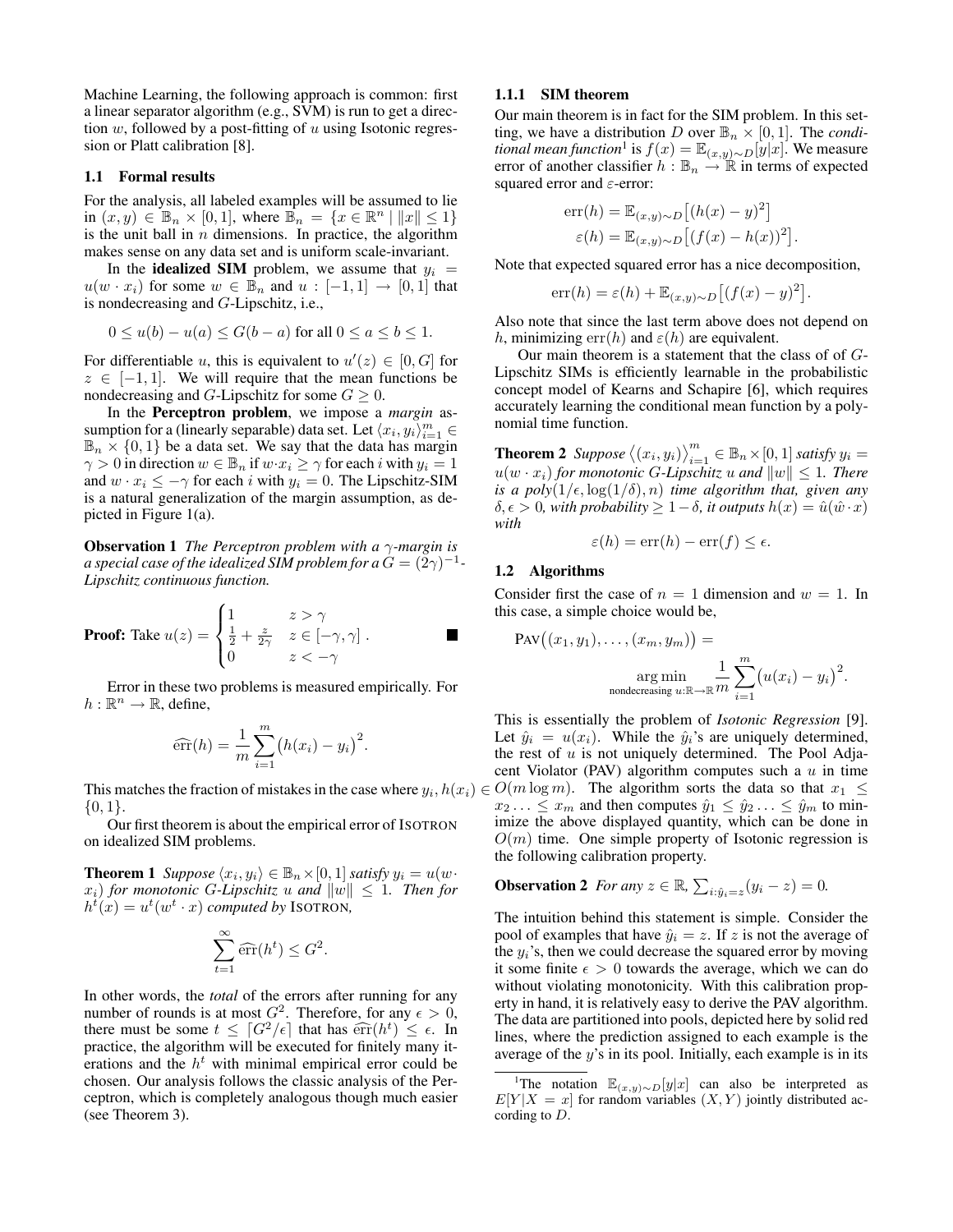

Figure 1: (a) The mean function corresponding to a linear separator with a margin. (b) An example of Isotonic regression.

own pool. Pools are then merged (in an arbitrary order) until the resulting function is nondecreasing. In between pools, one can perform linear interpolation. Figure 1(b) illustrates an example.

The rest of of  $u$  is chosen by, say, linear interpolation:

$$
u(x) = \begin{cases} \hat{y}_1 & \text{if } x \leq x_1 \\ \lambda \hat{y}_i + (1 - \lambda)\hat{y}_{i+1} & \text{if } x = \lambda x_i + (1 - \lambda)x_{i+1} \\ \hat{y}_m & \text{if } x \geq x_m \end{cases}
$$

The *n*-dimensional PERCEPTRON and ISOTRON algorithms are described below.

**PERCEPTRON**  
\nInput: 
$$
\langle (x_i, y_i) \rangle_{i=1}^m \in \mathbb{R}^n \times \{0, 1\}
$$
  
\n $w^1 := 0$   
\nFor  $t := 1, 2, ...$   
\n $w^{t+1} := w^t + \frac{1}{m} \sum_{i=1}^m (y_i - u(w^t \cdot x_i)) x_i$ ,  
\nwhere  $u(z) = \begin{cases} 1 & \text{if } z > 0 \\ 0 & \text{if } z \le 0 \end{cases}$ .

**IsOTRON**

\nInput: 
$$
\langle (x_i, y_i) \rangle_{i=1}^m \in \mathbb{R}^n \times \mathbb{R}
$$

\nLet  $w^1 := 0$ 

\nFor  $t := 1, 2, \ldots$ :

\n
$$
w^{t+1} := w^t + \frac{1}{m} \sum_{i=1}^m (y_i - u^t(w^t \cdot x_i)) x_i,
$$
\nwhere  $u^t := \text{PAV}((x_1 \cdot w^t, y_1), \ldots, (x_m \cdot w^t, y_m))$ 

Note that these algorithms are anytime algorithms – they are intended to be interrupted at any point at which point a classifier  $h^t(x) = u^t(w^t \cdot x)$  may be output. Note also that for efficiency, the ISOTRON may perform interpolation only once at the end. For an actual implementation, one only maintains  $\hat{y}_i^t = u^t(w^t \cdot x_i^t)$  on each iteration, which is all the PAV algorithm normally computes.

Kernelizing the ISOTRON is described in Section 3.

#### 2 Analysis

We first briefly review the (batch) PERCEPTRON analysis.

**Theorem 3** Suppose  $\langle (x_i, y_i) \rangle_{i=1}^m \in \mathbb{B}_n \times \{0, 1\}$  is linearly *separatable with margin* 1/G*. Then for the* h t *computed by the Perceptron algorithm*,  $\sum_{t=1}^{\infty} \widehat{\text{err}}(h^t) \leq G^2$ .

The similarity to Theorem 1 should be clear. The elegant proof breaks into the following two elementary lemmas.

**Lemma 1** Suppose  $\langle (x_i, y_i) \rangle_{i=1}^m \in \mathbb{B}_n \times \{0, 1\}$  is linearly *separated by w with margin*  $1/G$ *. Then for all*  $t \geq 1,$  *for the*  $w^{\overline{t}}$ *,*  $h^t$  *computed by PERCEPTRON*,

$$
w^{t+1} \cdot w - w^t \cdot w \geq \widehat{\text{err}}(h^t) / G.
$$

**Proof:** By definition of  $w^{t+1}$ ,  $(w^{t+1}-w^{t}) \cdot w = \frac{1}{m} \sum_{i=1}^{m} (y_i - w^{t}) \cdot w$  $\hat{y}_i^t$  $(x_i \cdot w)$ . For each error on which  $y_i \neq \hat{y}_i^t$ , we have  $(y_i - \hat{y}_i^t)(x_i \cdot w) \ge \frac{1}{G}$  because  $|x_i \cdot w| \ge \frac{1}{G}$  and by assumption  $y_i - \hat{y}_i^t = \text{sgn}(x_i \cdot w)$ . This gives the lemma.

**Lemma 2** For all  $t \geq 1$ , for the  $w^t$ ,  $h^t$  computed PERCEP-TRON *,*

$$
||w^{t+1}||^2 - ||w^t||^2 \le \widehat{\text{err}}(h^t).
$$

**Proof:**By definition of  $w^{t+1}$ ,

$$
||w^{t+1}||^2 - ||w^t||^2 = \frac{1}{m} \sum_{i=1}^m (y_i - \hat{y}_i^t) x_i \cdot w^t + \left(\frac{1}{m} \sum_{i=1}^m (y_i - \hat{y}_i^t) x_i\right)^2.
$$

We next observe that  $\sum_{i=1}^{m} (y_i - \hat{y}_i^t) x_i \cdot w^t \leq 0$  because for each *i* on which  $\hat{y}_i^t = \overline{0, x_i \cdot w^t} \leq 0$ , and for each *i* on which  $\hat{y}_i^t = 1, x_i \cdot w^t > 0$ . Finally, by the triangle inequality, we have,

$$
\left\| \frac{1}{m} \sum (y_i - \hat{y}_i^t) x_i \right\|^2 \le \left( \frac{1}{m} \sum |y_i - \hat{y}_i^t| \|x_i\| \right)^2
$$

$$
= \left( \widehat{\text{err}}(h^t) \right)^2 \le \widehat{\text{err}}(h^t).
$$

With these in hand, it is easy to prove Theorem 3. **Proof:**[Theorem 3] By telescoping sums, Lemma 1 implies:

$$
\sum_{t=1}^{T} \widehat{\text{err}}(h^t) \le G\left(w^{T+1} \cdot w\right) \le G \|w^{T+1}\|.
$$
 (1)

Similarly, Lemma 2 implies  $||w^{T+1}||^2 \le \sum_{t=1}^T \widehat{\text{err}}(h^t)$ . Combining this with (1) gives bining this with (1) gives,

$$
\sum \widehat{\text{err}}(h^t) \le G \sqrt{\sum \widehat{\text{err}}(h^t)}
$$
 (2)

This directly implies Theorem 3.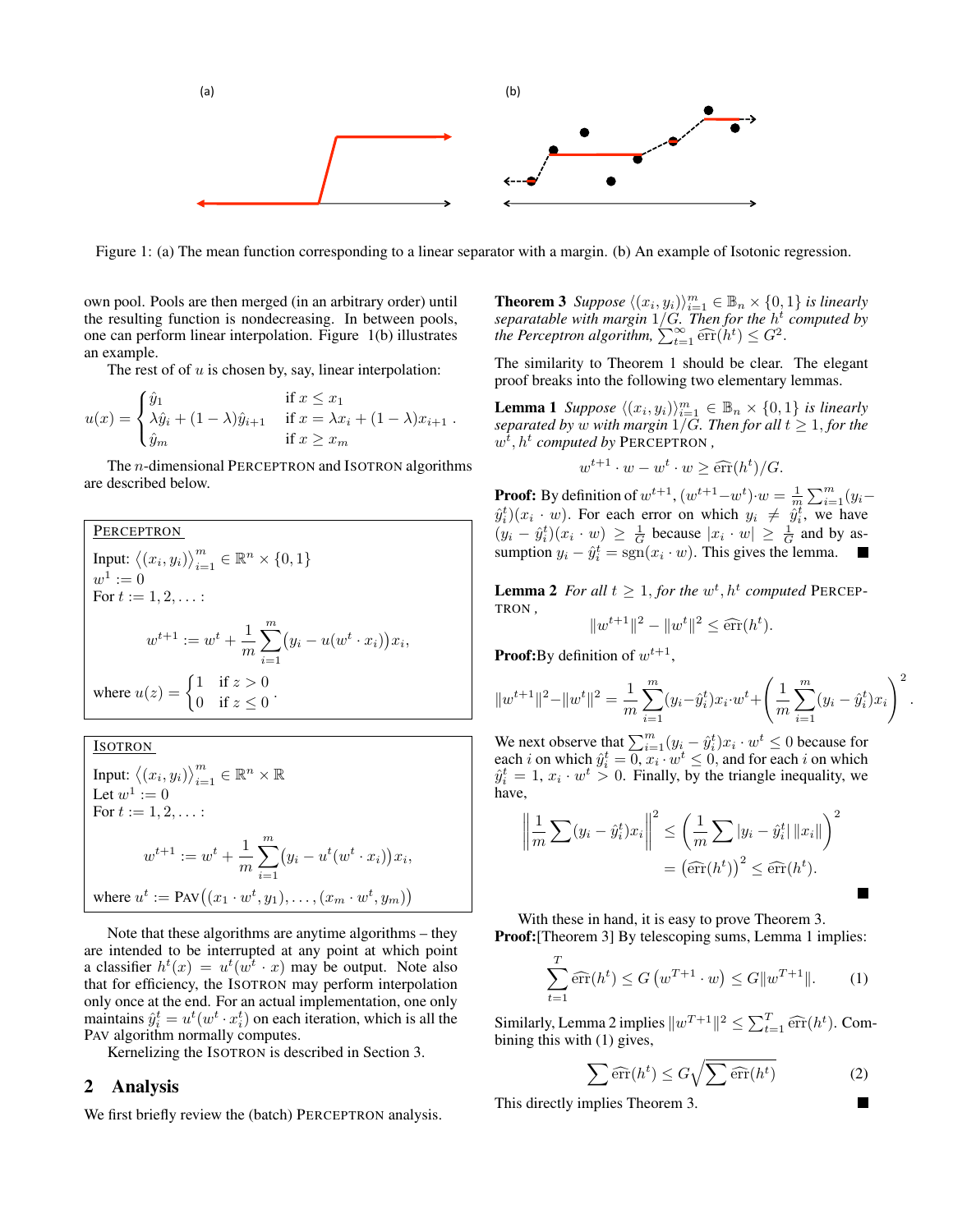#### 2.1 Idealized SIM analysis

In this section, we consider the simplified case where  $y_i =$  $f(x_i)$ . While this case is of less practical interest and is easily solved by other means (finding such a consistent  $w$  can be formulated as a linear program), the analysis here conveys the main intuition for the full analysis but has fewer complications. The goal of this section is to prove Theorem 1. The proof is quite similar to the Perceptron analysis. Indeed, the statements of Lemmas 3 and 4 are nearly identical to Lemmas 1 and 2, but their proofs are significantly more involved. For ease of notation, we let  $\hat{y}_i^t = u^t(w^t \cdot x_i)$  throughout the analysis.

**Lemma 3** Suppose  $\langle (x_i, y_i) \rangle_{i=1}^m \in \mathbb{B}_n \times [0, 1]$  satisfies  $y_i =$  $u(w \cdot x_i)$  *for monotonic G-Lipschitz* u and  $||w|| \leq 1$ *. Then for all*  $t \geq 1$ *, for the*  $w^t$ *,*  $h^t$  *computed by* ISOTRON*,* 

$$
w^{t+1} \cdot w - w^t \cdot w \ge \frac{1}{G} \widehat{\text{err}}(h^t).
$$

Proof:[Lemma 3] It will be helpful to consider the inverse of u, as seen later in eq. (4). Let  $u([-1, 1])$  be the range of *u* on inputs in [−1, 1], and let  $v : u([-1, 1]) \rightarrow [-1, 1]$ be an inverse of u. Since there may be many inverses, for concreteness, we define:

$$
v(y) = \inf\{z \in [-1, 1] \mid u(z) = y\}.
$$

By continuity of u, this exists and  $u(v(y)) = y$  for all  $y \in$  $u([-1, 1])$ . Now, the remainder of the argument follows from the following (in)equalities, which are justified below:

$$
(w^{t+1} - w^t) \cdot w = \frac{1}{m} \sum_{i=1}^{m} (y_i - \hat{y}_i^t)(x_i \cdot w)
$$
 (3)

$$
= \frac{1}{m} \sum_{i=1}^{m} (y_i - \hat{y}_i^t)(x_i \cdot w - v(\hat{y}_i^t)) \quad (4)
$$

$$
\geq \frac{1}{m} \sum_{i=1}^{m} (y_i - \hat{y}_i^t) \frac{y_i - \hat{y}_i^t}{G} \tag{5}
$$

$$
=\frac{\widehat{\text{err}}(h^t)}{G} \tag{6}
$$

Eq. (3) follows from the definition of  $w^{t+1}$ . For (4), we first need to verify that  $v(\hat{y}_i^t)$  is well-defined. To see this, notice that  $\hat{y}_i^t$  is always an average of some  $y_j$ 's because of the calibration property of the PAV algorithm (see Observation 2). Hence  $\hat{y}_i^{\bar{t}}$  is in the set  $u([-1, 1])$ , which is an interval. Second, we need to verify that the difference between (3) and (4) is 0, i.e.,

$$
\sum_{i=1}^{m} (y_i - \hat{y}_i^t) v(\hat{y}_i^t) = 0.
$$

To see this, we again use the calibration property of PAV. Consider the above sum over a single "pool" of examples. It must be that this sum is 0,  $\sum(y_i - \hat{y}_i^t)v(\hat{y}_i^t) = 0$ , because  $v(\hat{y}_i^t)$  is constant across the pool and  $\sum_{i=1}^{n} (y_i - \hat{y}_i^t) = 0$  by the calibration property. Hence, we have established (4). For (5), first consider the case that  $y_i \geq \hat{y}_i^t$ . Because u is nondecreasing and G-Lipschitz,

$$
0 \le y_i - \hat{y}_i^t = u(x_i \cdot w) - u(v(\hat{y}_i^t)) \le G(x_i \cdot w - v(\hat{y}_i^t)).
$$

Hence  $(y_i - \hat{y}_i^t)(x_i \cdot w - v(\hat{y}_i^t)) \ge (y_i - \hat{y}_i^t) \frac{y_i - \hat{y}_i^t}{G}$ . Similarly for the case of  $y_i < \hat{y}_i^t$ , hence (5). Finally (6) follows by definition of empirical error.

**Lemma 4** For all  $t \geq 1$ , for the  $w^t$ ,  $h^t$  computed by ISOTRON,

$$
||w^{t+1}||^2 - ||w^t||^2 \le \widehat{\text{err}}(h^t).
$$

**Proof:** [Lemma 4] By definition of  $w^{t+1}$ ,

$$
||w^{t+1}||^2 - ||w^t||^2 = \frac{1}{m} \sum_{i=1}^m (y_i - \hat{y}_i^t) x_i \cdot w^t + \left(\frac{1}{m} \sum_{i=1}^m (y_i - \hat{y}_i^t) x_i\right)^2.
$$

We next argue that

$$
\sum_{i=1}^{m} (y_i - \hat{y}_i^t) x_i \cdot w^t \le 0.
$$
 (7)

To see this, we first claim that for any  $\delta > 0$ ,

$$
\sum_{i=1}^{m} ( \hat{y}_{i}^{t} - y_{i} )^{2} - ( \hat{y}_{i}^{t} + \delta ( x_{i} \cdot w^{t} ) - y_{i} )^{2} \leq 0.
$$

This is true because  $\hat{y}_i^t + \delta(x_i \cdot w^t)$  is also nondecreasing in  $(x_i \cdot w^t)$  but  $\hat{y}_i^t$  minimizes the sum of squared difference with respect to  $y_i$  over all such sequences. Rewriting this as a difference of squares gives,

$$
\sum \delta(x_i \cdot w^t)(2\hat{y}_i^t - 2y_i + \delta(x_i \cdot w^t)) \ge 0
$$

$$
\sum (x_i \cdot w^t)(\hat{y}_i^t - y_i + \frac{\delta}{2}(x_i \cdot w^t)) \ge 0
$$

In the above, we have divided by  $2\delta > 0$ . But the above holds for every  $\delta > 0$ , hence it must hold for  $\delta = 0$  by continuity, which is exactly (7).

Finally, by the triangle inequality

$$
\left\| \frac{1}{m} \sum_{i=1}^{m} (y_i - \hat{y}_i^t) x_i \right\|^2 \le \left( \frac{1}{m} \sum_{i=1}^{m} |y_i - \hat{y}_i^t| \|x_i\| \right)^2
$$
  

$$
\le \left( \frac{1}{m} \sum |y_i - \hat{y}_i^t| \right)^2.
$$

By Holder's inequality, the last quantity is less than or equal to  $\frac{1}{m}\sum(y_i - \hat{y}_i^t)^2 = \widehat{\text{err}}(h^t)$ .

Proof:[Theorem 1] Since Lemmas 3 and 4 match Lemmas 1 and 2, Theorem 1 follows exactly as Theorem 3 from equations  $(1)$  and  $(2)$ .

#### 2.2 General analysis (sketch)

The algorithm and analysis in this section are not meant to be optimal but rather to demonstrate that a variant of the ISOTRON algorithm, which we call ISOTRON II has theoretical guarantees for the SIM problem. We would expect that ISOTRON would work better in practice. Our modification uses fresh data in each iteration, hence it requires  $Tm$ examples.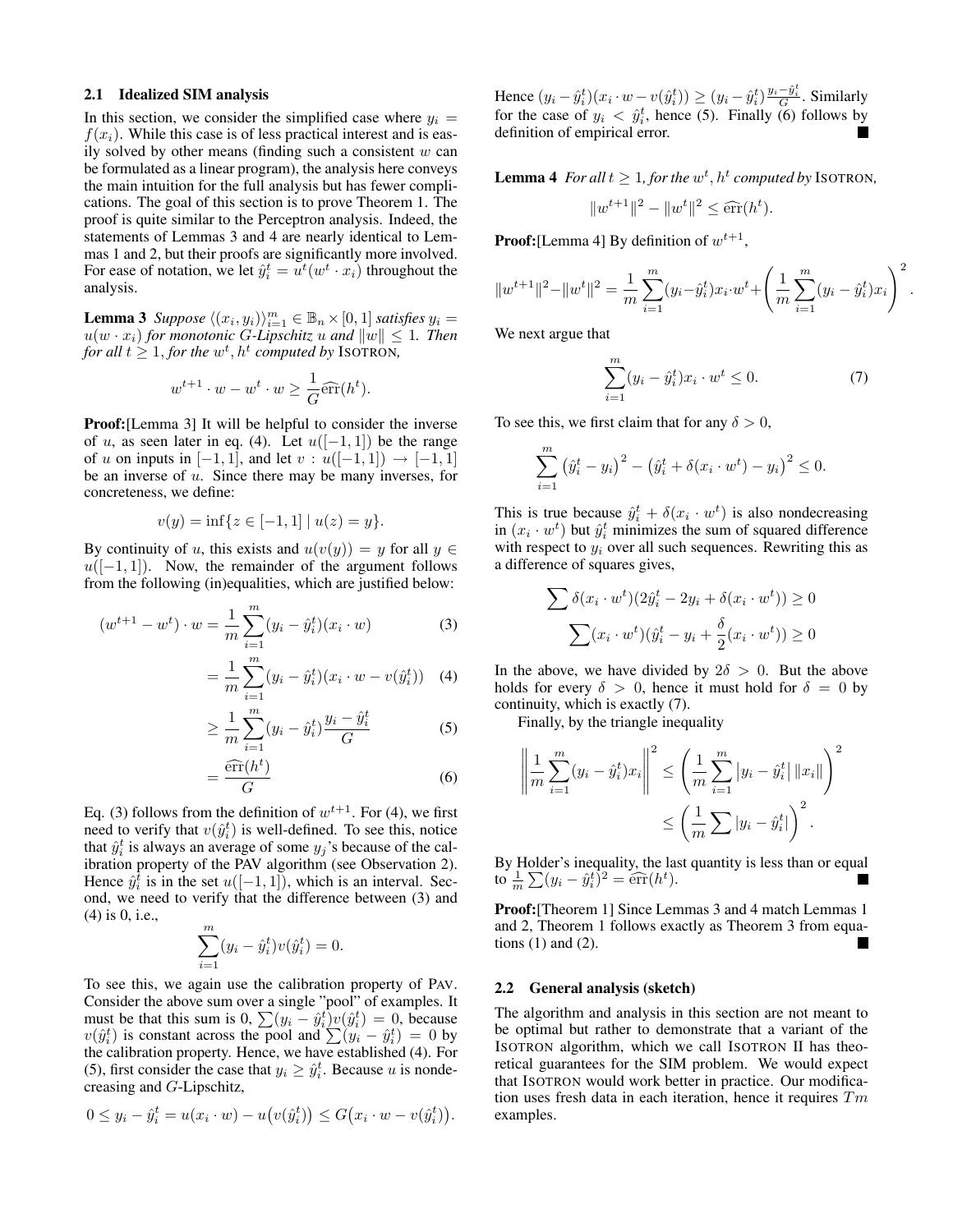ISOTRON II Input:  $T \geq 1, \langle (x_i^1, y_i^1) \rangle_{i=1}^m, \dots, \langle (x_i^T, y_i^T) \rangle_{i=1}^m \in \mathbb{R}^n \times \mathbb{R}$ Let  $w^1 := 0$ For  $t := 1, 2, ..., T$ :  $w^{t+1} := w^t + \frac{1}{t}$ m  $\sum_{ }^{\infty}$  $i=1$  $(y_i^t - u^t(w^t \cdot x_i^t)) x_i^t,$ where  $u^t := \text{PAV}((x_1^t \cdot w^t, y_1^t), \dots, (x_m^t \cdot w^t, y_m^t))$ 

Recall that our goal is to find h with low  $\varepsilon(h) = \text{err}(h)$ err(f). As in the previous analysis, let  $h^t(x) = u^t(w^t \cdot x)$ and let  $\hat{y}_i^t = h^t(\bar{x}_i^t)$ . The following theorem says that, in expectation, the average  $\varepsilon$  over T iterations is low.

**Theorem 4** Let  $G \ge 1, T \ge 1, m \ge (6T \log(eT)/G)^2$ , and *distribution* D *be over*  $\mathbb{B}_n \times [0,1]$  *with conditional mean function*  $f(x) = u(w \cdot x)$  *for nondecreasing G*-Lipschitz  $u$ :  $[-1, 1]$  →  $[0, 1]$  *and*  $w \in \mathbb{B}_n$ . *Then for*  $h^t$  *of the* ISOTRON II*,*

$$
\mathbb{E}_{(x_1^1, y_1^1), \dots, (x_m^T, y_m^T) \sim D^{T_m}} \left[ \sum_{t=1}^T \varepsilon(h^t) \right] \leq 8G^2.
$$

Note that the above quantity is an expected err, i.e., an expectation over expectations. The proof of this theorem is rather involved and is in the appendix. The main idea is that the behavior of the algorithm will be statistically similar to as if it were in the idealized setting. This is combined with a generalization bound. In Theorem 2, we claimed a similar high-probability bound. The following standard trick can be used to convert low expected error to a high-probability bound.

**Proof:**[Theorem 2] We repeat the following  $r = \lfloor \lg(2/\delta) \rfloor$ times. We run the Isotron II with  $T \geq 16G^2/\epsilon$  and  $m \geq$  $(6T \log(eT)/G)^2$  on fresh data. Hence, the number of samples required is  $rTm$ . For each iteration, we take a random hypothesis  $h^t$  for t chosen uniformly random from  $\{1, 2, \ldots, T\}$ . This gives us a collection of  $r$  hypotheses, each with expected  $\varepsilon$ -error at most  $\varepsilon/4$ . By Markov's inequality, with probability  $1/2$ , each one of these hypotheses has  $\varepsilon$ -error  $\leq \epsilon/2$ . Hence, with probability at most  $2^{-r} \leq \delta/2$ , none of the hypotheses have  $\varepsilon$  at most  $\epsilon/2$ . Otherwise, with probability  $\geq 1 - \delta/2$ , let us consider the case that at least one hypotheses has  $\varepsilon$  at most  $\epsilon/2$ .

Now, we draw a new set of  $M = \log(2r/\delta)/\epsilon^2$  samples. Among these r hypotheses, we output one that has minimal empirical error on this new set. By our choice of  $M$ , by Chernoff-Hoeffding bounds, with probability  $\leq \delta/2r$ , each hypothesis has empirical error on this held-out set within  $\epsilon/4$ of its true error. Assuming that this happens, we will therefore pick a hypothesis with  $\varepsilon \leq \frac{\epsilon}{2} + 2\epsilon/4 = \epsilon$ . The total data requirements are  $mrT + M$  and the algorithm runs in poly $(n, 1/\epsilon, \log(1/\delta))$  time.

# 3 Kernelization

The Kernelized version of the ISOTRON is quite simple and is given below. There is no regularization parameter. Instead, a

held-out test set would be used in determining when to stop, to avoid overfitting.

| Kernelized ISOTRON                                                                                      |
|---------------------------------------------------------------------------------------------------------|
| Input: $\langle (x_i, y_i) \rangle_{i=1}^m \in X \times [0,1]$ , Kernel $K : X \times X \to \mathbb{R}$ |
| $\alpha^1 := (0, 0, \ldots, 0) \in \mathbb{R}^m$                                                        |
| For $t := 1, 2, \ldots$ :                                                                               |
| For $i = 1, 2, , m$ :                                                                                   |
| $\alpha_i^{t+1} := \alpha_i^t + y_i - u^t (z_i^t)$                                                      |
| where $z_i^t = \sum_{i=1}^m \alpha_j K(x_i, x_j)$ and                                                   |
| $u^{t} = \text{PAV}((z_1^t, y_1), \ldots, (z_m^t, y_m))$                                                |

In the algorithm above, the hypothesis on iteration  $t$  is  $h^{t}(x) = u^{t} \left( \sum_{j=1}^{m} \alpha_{j}^{t} K(x, x_{j}) \right)$ . Since there is no regularization, a held-out test set may be used to determine how many iterations to run, to avoid overfitting. Alternatively, we use the Kernelization approach of Blum, Balcan, and Vempala [2] which requires fewer support vectors. In this approach, we divide the training data into a set of  $B$  candidate support vectors  $x_1, x_2, \ldots, x_B$ , and the rest. We then treat the problem as a standard problem in  $\mathbb{R}^B$  with a linear Kernel, where each example (training and test) is mapped to  $\Phi(x) = (K(x, x_1), K(x, x_2), \dots, K(x, x_B)).$  If one takes  $B$  to be significantly less than  $1/2$  of the training data, then we cannot overfit too much because we would have more than  $B$  examples for a model with  $B$  degrees of freedom.

## 4 Conclusions and future work

We have introduced a new method for learning SIMs that is simple and has appealing theoretical guarantees. The method inherits the properties of the Perceptron algorithm but is more general. From a theoretical point of view, it provides an interesting perspective on the properties of the Perceptron algorithm and Isotonic regression. Unfortunately, our analysis is batch, unlike the classic online analysis of the PERCEP-TRON. It would be very interesting to be able to analyze an online variant of the ISOTRON. Also, thorough empirical work remains to compare the method to others in practice.

## References

- [1] Alon, N., and Spencer, J. (1992) The probabilistic method. New York: Wiley.
- [2] Balcan, M., Blum, A., & Vempala, S. (2006). Kernels as Features: On Kernels, Margins, and Lowdimensional Mappings. *Machine Learning* 65, 79-94.
- [3] Horowitz, J., & Härdle, W. (1996). Direct semiparametric estimation of single-index models with discrete covariates. em J. Amer. Statist. Assoc. 91, 1632-1640.
- [4] Ichimura, H. (1993). Semiparametric least squares (SLS) and weighted SLS estimation of single-index models, *Journal of Econometrics* 58(1-2), 71-120.
- [5] Kalai, A. (2004). Learning Monotonic Linear Functions. In *Proceedings of 17th Annual Conference on Learning Theory*, 487-501.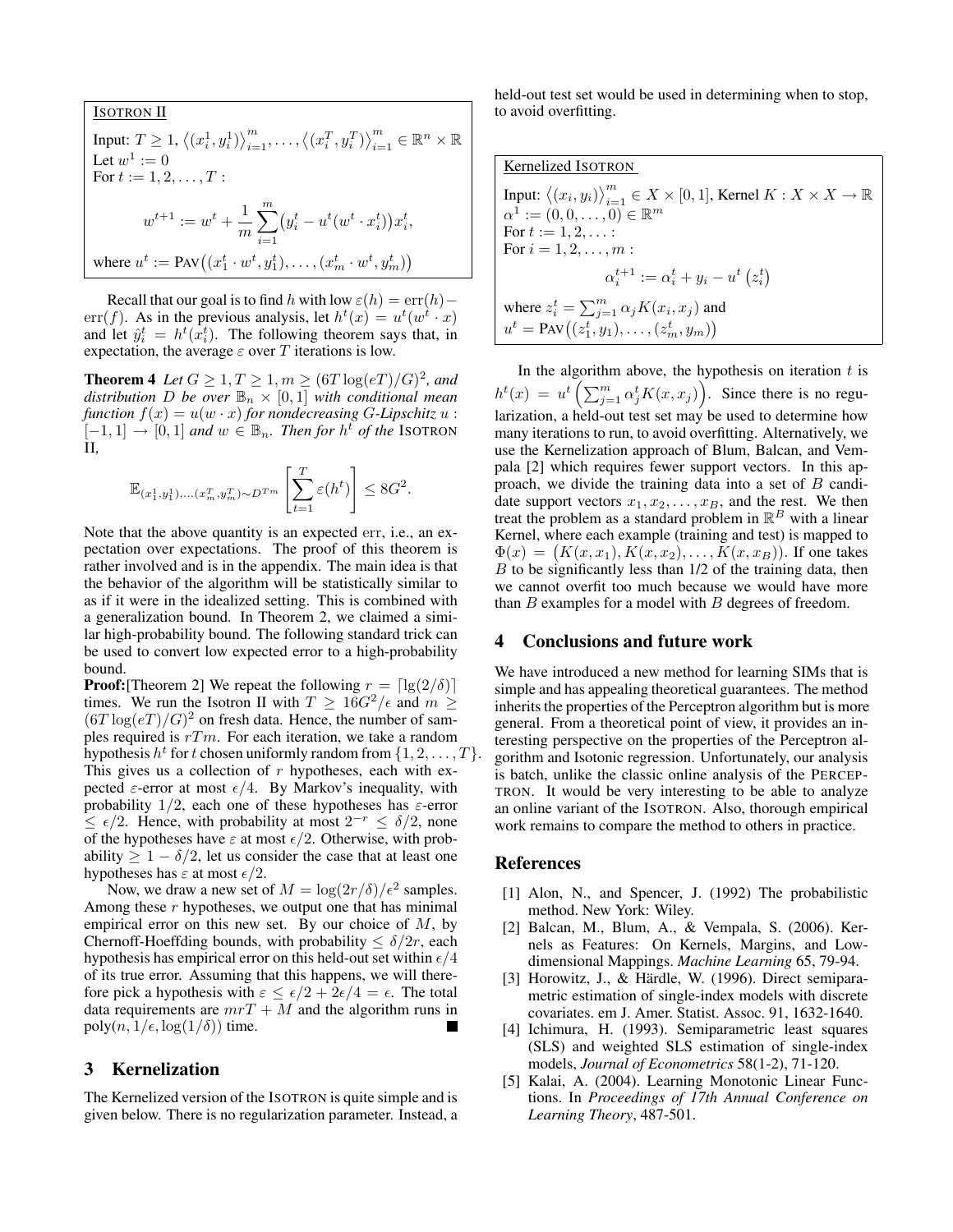- [6] Kearns, M., & Schapire, R. (1990). Efficient Distribution-free Learning of Probabilistic Concepts. *Journal of Computer and System Sciences* 48(3), 464- 497.
- [7] McCullagh, P., & Nelder, J. (1989) *Generalised Linear Models*. London: Chapman& Hall/CRC.
- [8] Platt, J. (1999). Probabilistic outputs for support vector machines and comparison to regularized likelihood methods. *Advances in Large Margin Classiffiers*, 61- 74.
- [9] Robertson, T., Wright, F., & Dykstra, R. (1988). *Order restricted statistical inference.* New York: John Wiley and Sons.
- [10] Rosenblatt, F. (1958). The Perceptron: A Probabilistic Model for Information Storage and Organization in the Brain. *Psychological Review* 65(6), 386-408.
- [11] Vapnik, V. & Chervonenkis, A. (1971) On the uniform convergence of relative frequencies of events to their probabilities. *Theory of Probability and its Applications*, 16(2):264–280.

## A Proof of Theorem 4.

We now define an empirical version of  $\varepsilon$ ,

$$
\hat{\varepsilon}^t = \sum_{i=1}^m (f(x_i^t) - \hat{y}_i^t)^2.
$$

We now give an analog of Lemma 3.

**Lemma 5** *Let*  $G \geq 1, t \geq 1$ *, and distribution D be over*  $\mathbb{B}_n \times [0,1]$  *with conditional mean function*  $f(x) = u(w \cdot x)$ *for nondecreasing G-Lipschitz*  $u : [-1, 1] \rightarrow [0, 1]$  *and*  $w \in$  $\mathbb{B}_n$ *. Then for*  $w^t$  *of* ISOTRON II,

$$
\mathbb{E}\left[w^{t+1}\cdot w - w^t\cdot w\right] \ge \frac{1}{G}\mathbb{E}[\hat{\varepsilon}^t] - 4\sqrt{\frac{2}{m}}.
$$

In the above, expectations are over all data  $(x^j_j, y^j_i)$ , for  $1 \leq$  $i \leq m, 1 \leq j \leq t$ .

**Proof:** By definition of  $w^{t+1}$ , we have:

$$
(w^{t+1} - w^t) \cdot w = \frac{1}{m} \sum_{i=1}^m (y_i^t - \hat{y}_i^t) x_i^t \cdot w
$$

$$
= \frac{1}{m} \sum_{i=1}^m (f(x_i^t) - \hat{y}_i^t) x_i^t \cdot w +
$$

$$
(y_i^t - f(x_i^t)) x_i^t \cdot w
$$

$$
\mathbb{E}[(w^{t+1} - w^t) \cdot w] = \mathbb{E}\left[\frac{1}{m} \sum_{i=1}^m \left(f(x_i^t) - \hat{y}_i^t\right) x_i^t \cdot w\right]
$$
 (8)

For the last equality above, we have used the fact that  $\mathbb{E}\left[\left(y_i^t - f(x_i^t)\right)x_i^t\right] = 0$ , which follows from the definition of  $f$ . We now follow the approach of the proof of Lemma 3. In particular, we would like to consider the inverse of  $u$  on values  $\hat{y}_i^t$ . Note that  $\hat{y}_i^t \in [0, 1]$ . There are two problems with this. First, the range of u is an interval  $[a, b] \subseteq [0, 1]$ , but may not include  $\hat{y}_i^t$ . To address this, we define a new function,  $U : [-2, 2] \rightarrow [0, 1]$ . The three properties of U that we require are: (1)  $U(t) = u(t)$  for all  $t \in [-1, 1]$ , (2) U is G-Lipschitz and nondecreasing, and (3)  $U(-2) = 0, U(2) =$ 1, i.e., the range of U is the entire interval  $[0, 1]$ . It is not hard to see that, for the domain  $[-2, 2]$ , we have chosen, it is always possible to extend  $u$  (e.g., linearly) to such a function. The second problem, as in the proof of Lemma 3, is that the inverse of  $U$  (or  $u$ ) is not necessarily unique at a point  $z \in [0, 1]$ . As before, we consider the following inverse:

 $v : [0, 1] \rightarrow [-2, 2], v(z) = \inf\{x \in [-2, 2] \mid U(x) = z\}.$ Since U is continuous, we have that  $U(v(z)) = z$  for all  $z \in [0, 1].$ 

 $\alpha$ 

Now, by monotonicity and Lipschitz continuity,

$$
(u(w \cdot x_i^t) - \hat{y}_i^t) (x_i^t \cdot w - v(\hat{y}_i^t)) \ge \frac{(u(w \cdot x_i^t) - \hat{y}_i^t)^2}{G}
$$
  

$$
(f(x_i^t) - \hat{y}_i^t) x_i^t \cdot w \ge \frac{(u(w \cdot x_i^t) - \hat{y}_i^t)^2}{G} + (u(w \cdot x_i^t) - \hat{y}_i^t) v(\hat{y}_i^t).
$$

Taking expectations and combining with (8), gives

$$
\mathbb{E}\left[\left(w^{t+1} - w^t\right) \cdot w\right] \ge \mathbb{E}\left[\frac{1}{Gm} \sum_{i=1}^m \left(f(x_i^t) - \hat{y}_i^t\right)^2\right] + \mathbb{E}\left[\frac{1}{m} \sum_{i=1}^m \left(u(w \cdot x_i^t) - \hat{y}_i^t\right) v(\hat{y}_i^t)\right]
$$

The first term in the RHS above is  $\hat{\varepsilon}^t/G$ . For the second term, note that the sequence  $f(x_i^t) - y_i^t$  is an iid mean-0 sequence, while  $v(\hat{y}_i^t)$  is a bounded nondecreasing sequence. Even if the adversary chose the latter after seeing the former, the two will probably not be very correlated. This is quantified precisely by Lemma 6, below, which implies a bound of,

$$
\mathbb{E}\left[\frac{1}{m}\sum_{i=1}^{m}\left(f(x_i^t) - \hat{y}_i^t\right)v(\hat{y}_i^t)\right] =
$$
\n
$$
\mathbb{E}\left[\frac{1}{m}\sum_{i=1}^{m}\left(f(x_i^t) - y_i^t\right)v(\hat{y}_i^t)\right] \ge -4\sqrt{\frac{2}{m}}.
$$

**Lemma 6** *For any integer*  $m \geq 1$  *and reals*  $a < b$  *let*  $X_1, X_2, \ldots, X_m$  be independent random variables, with  $\mathbb{E}[X_i] = 0$ , each in the bounded range  $[-1, 1]$ . Let  $A_1, \ldots, A_m$ *be a sequence of random variables such that*  $a \leq A_1 \leq$  $A_2 \leq \ldots \leq A_m \leq b$ . *Note that the*  $A_i$  *sequence need not be independent, and may depend on the*  $X_i$ *'s as well. Then,* 

$$
\left|\mathbb{E}\left[\frac{A_1X_1+\ldots+A_mX_m}{m}\right]\right| \le (b-a)\sqrt{\frac{2}{m}}.
$$

**Proof:** First consider the random variables  $A'_i = \frac{A_i - a}{b - a} \in$ [0, 1]. Then, by linearity of expectation,

$$
\mathbb{E}\left[\frac{A_1X_1 + \dots + A_mX_m}{m}\right] =
$$
  

$$
(b-a)\mathbb{E}\left[\frac{A'_1X_1 + \dots + A'_mX_m}{m}\right] + a\mathbb{E}\left[\frac{X_1 + \dots + X_m}{m}\right].
$$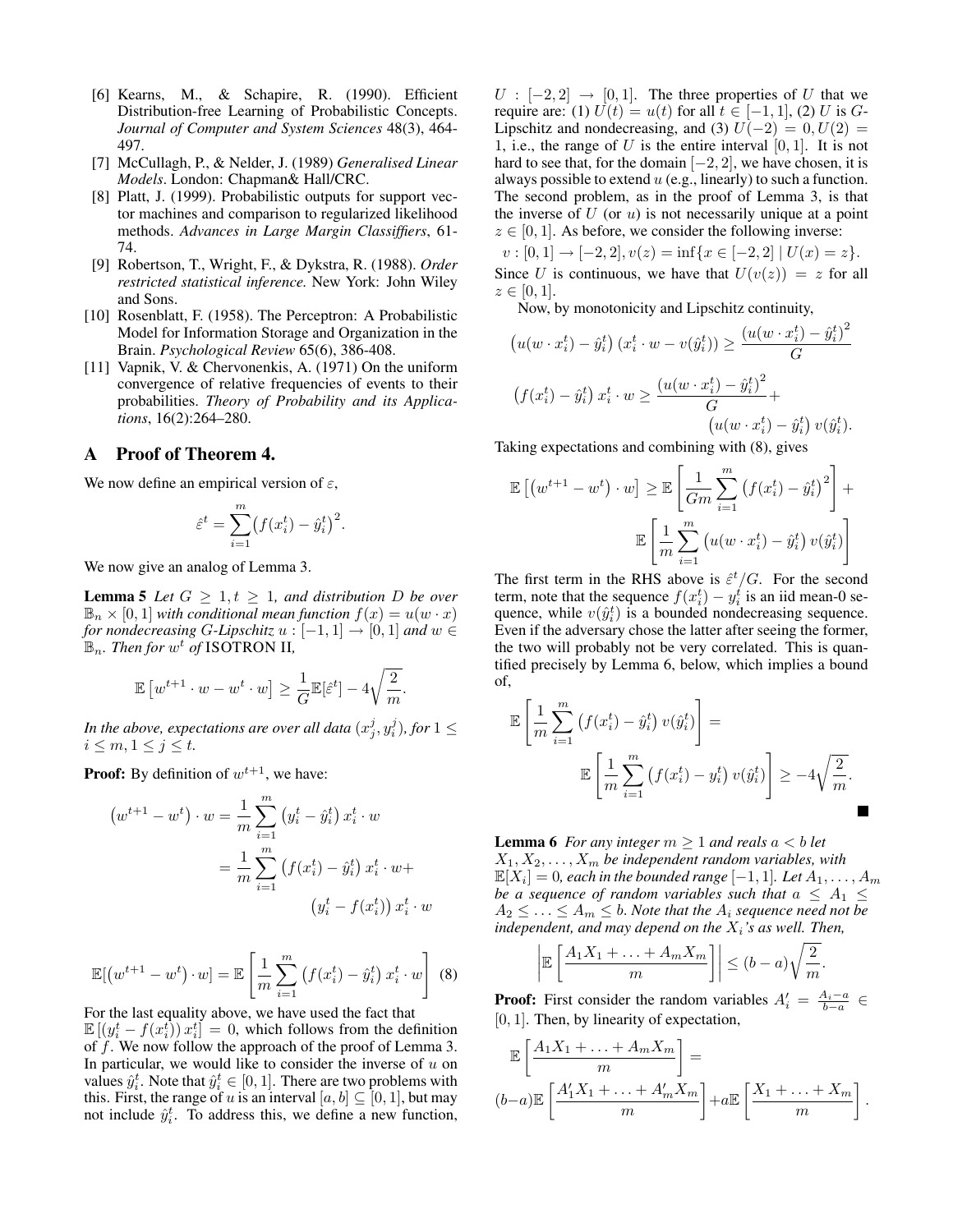By the above and the fact that  $\mathbb{E}\left[\frac{X_1+\dots+X_m}{m}\right] = 0$ , it suffices By the above and the ract that  $\mathbb{E} \left[ \begin{array}{c} m \\ m \end{array} \right] = 0$ , it summers to prove the lemma for  $a = 0, b = 1$ . So WLOG  $a = 0, b = 1$ 1. We next claim that  $\sum_{i=1}^{m} A_i X_i \leq \max_{0 \leq j \leq m} \sum_{i=1}^{j} X_i$ . To see this, note that:

$$
A_1X_1 + ... + A_mX_m =
$$
  
\n
$$
\Delta_1(X_1 + X_2 + ... X_m) +
$$
  
\n
$$
\Delta_2(X_2 + X_3 + ... + X_m) + ...
$$
  
\n
$$
+ \Delta_mX_m + \Delta_{m+1}0
$$

where  $\Delta_1 = A_1, \Delta_2 = A_2 - A_1, \ldots, \Delta_m = A_m - A_{m-1}$ ,  $\Delta_{m+1} = 1 - A_m$ . Since  $\Delta_i \geq 0$ ,  $\sum_{i=1}^{m+1} \Delta_i = 1$ , we have that  $\sum_{1}^{m} A_i X_i$  is a convex combination of  $\sum_{1}^{j} X_i$ , over  $j =$  $0, 1, \ldots, m$ . Hence, it is no larger than the maximum. By Lemma 7 below,  $\mathbb{E}[\max_{0 \le j \le m} \sum_{i=1}^{j} X_i] \le \sqrt{2m}$ , we get the lemma.

**Lemma 7** Let  $m \geq 1$  be any integer and  $X_1, X_2, \ldots, X_n$ *be independent random variables, with*  $\mathbb{E}[X_i] = 0$ , each in *the bounded range*  $[-1, 1]$ *. Then,* 

$$
\mathbb{E}\left[\max_{i\in\{0,1,\ldots,m\}} X_1 + X_2 + \ldots + X_i\right] \leq \sqrt{2m}.
$$

**Proof:** Let Y be the random variable  $Y = \max\{0, X_1, X_1+\}$  $X_2, \ldots, X_1 + X_2 + \ldots + X_m$ . Next, we claim that,  $Pr[Y^2 \geq 1]$  $[t] \leq e^{-t/(2m)}$ , for all  $t > 0$ . Since,  $Y \geq 0$ , this is equivalent to  $Pr[Y \geq \sqrt{t}] \leq e^{-t/(2m)}$ . To see this, fix t and consider the martingale  $Z_1, Z_2, \ldots, Z_m$ , where  $Z_0 = 0$  and,

$$
Z_i = \begin{cases} Z_{i-1} & \text{if } Z_{i-1} \ge \sqrt{t} \\ Z_{i-1} + X_i & \text{otherwise} \end{cases} \text{ for } i = 1, 2, \dots, m-1.
$$

Since  $\mathbb{E}[X_i] = 0$ , the  $Z_i$ 's form a martingale. with bounded difference 1. Hence, Azuma's inequality [1] implies that  $\Pr[Z_m \geq \sqrt{t}] \leq e^{-t/(2n)}$ . Moreover, note that if  $Y \geq \sqrt{t}$ , then  $Z_m \geq \sqrt{t}$ . Hence, we have shown that  $Pr[Y^2 \geq t] \leq$  $e^{-t/(2m)}$ , for all  $t > 0$ . Now, for any nonnegative random variable  $R \ge 0$ , we have  $\mathbb{E}[R] = \int_0^\infty \Pr[R \ge t] dt$ . Hence,

$$
\mathbb{E}[Y^2] = \int_0^\infty \Pr[Y^2 \ge t] dt \le \int_0^\infty e^{-t/(2m)} dt = 2m.
$$

Finally, using the fact that  $\mathbb{E}[Y]^2 \leq \mathbb{E}[Y^2]$  for any random variable (non-negativity of variance), implies the lemma.

We now give the analog of Lemma 4.

**Lemma 8** Let  $G \geq 1, t \geq 1$ , and distribution D be over  $\mathbb{B}_n \times [0,1]$  *with conditional mean function*  $f(x) = u(w \cdot x)$ *for nondecreasing*  $u : [-1,1] \rightarrow [0,1]$  *and*  $w \in \mathbb{B}_n$ *. Then for* w <sup>t</sup> *of the* ISOTRON II*,*

$$
\mathbb{E}\left[(w^{t+1})^2 - (w^t)^2\right] \le \mathbb{E}\left[\hat{\varepsilon}^t\right] + \frac{3}{\sqrt{m}}.
$$

In the above, expectations are over all data  $(x^j_j, y^j_i)$ , for  $1 \leq$  $i \leq m, 1 \leq j \leq t$ .

Proof: By expansion,

$$
(w^{t+1})^2 = (w^t)^2 + \frac{2}{m} \sum_{i=1}^m (y_i^t - \hat{y}_i^t) x_i^t \cdot w^t +
$$

$$
\left(\frac{1}{m} \sum_{i=1}^m (y_i^t - \hat{y}_i^t) x_i^t\right)^2.
$$

Now, just as in the proof of Lemma 8, we have that,

$$
\sum_{i} (y_i^t - \hat{y}_i^t) x_i^t \cdot w^t \le 0.
$$

Hence it remains to show that,  $\left(\frac{1}{m}\sum_{i=1}^{m}(y_i^t - \hat{y}_i^t)x_i\right)^2 \leq$  $3/\sqrt{m}$ . Next,

$$
\left(\frac{1}{m}\sum_{i=1}^{m} (y_i^t - \hat{y}_i^t) x_i\right)^2 = (a+b)^2
$$

where

$$
a = \frac{1}{m} \sum_{i=1}^{m} (f(x_i^t) - \hat{y}_i^t) x_i
$$

$$
b = \frac{1}{m} \sum_{i=1}^{m} (y_i^t - f(x_i^t)) x_i.
$$

By the triangle inequality,

$$
||a||^2 \le \left(\frac{1}{m}\sum_{i=1}^m |f(x_i^t) - \hat{y}_i^t| ||x_i||\right)^2
$$
  

$$
\le \left(\frac{1}{m}\sum |f(x_i^t) - \hat{y}_i^t|\right)^2.
$$

By Holder's inequality, the last quantity is at most  $\frac{1}{m} \sum (f(x_i^t) (\hat{y}_i^t)^2$ , so  $a^2 \leq \hat{\varepsilon}^t$ . For  $b$ ,

$$
b^{2} = \frac{1}{m^{2}} \sum_{1 \leq i,j \leq m} (y_{i}^{t} - f(x_{i}^{t}))(y_{j}^{t} - f(x_{j}^{t}))x_{i}^{t} \cdot x_{j}^{t}
$$

$$
= \frac{1}{m^{2}} \sum_{i=1}^{m} (y_{i}^{t} - f(x_{i}^{t}))^{2} ||x_{i}^{t}||^{2}.
$$

The cross terms above are 0 in expectation by independence. Since  $(y_i^t - f(x_i^t))^2 \leq 1$  and  $||x_i^t||^2 \leq 1$ , we have that Since  $(y_i - f(x_i))$   $\leq 1$  and  $||x_i||^2 \leq 1$ , we have that  $\mathbb{E}[b^2] \leq 1/m$  and  $\mathbb{E}[b||] \leq 1/\sqrt{m}$ . Finally, since  $a^2 \leq \hat{\varepsilon}^t \leq$ 1, we have,

$$
\mathbb{E}[(a+b)^2] \le \mathbb{E}[a^2+2|b|+b^2] \le \mathbb{E}\left[\hat{\varepsilon}^t + \frac{2}{\sqrt{m}} + \frac{1}{m}\right]
$$
  
This is at most  $\mathbb{E}[\hat{\varepsilon}^t] + \frac{3}{\sqrt{m}}$ .

What remains to prove Theorem 4 is now only a generalization bound for monotonic functions.

Lemma 9 *Let class* C *be the set of nondecreasing continuous functions*  $c : \mathbb{R} \to [0,1]$ . Let D be an arbitrary distri*bution on*  $(x, y) \in \mathbb{R} \times [0, 1]$  *and*  $(x_1, y_1), \ldots, (x_m, y_m)$  *be independent samples from* D*. Then*

$$
\mathbb{E}_{(x_1,y_1),...,(x_m,y_m)\sim D^m}[A] \leq 9\sqrt{\frac{\log(2m)}{m}}.
$$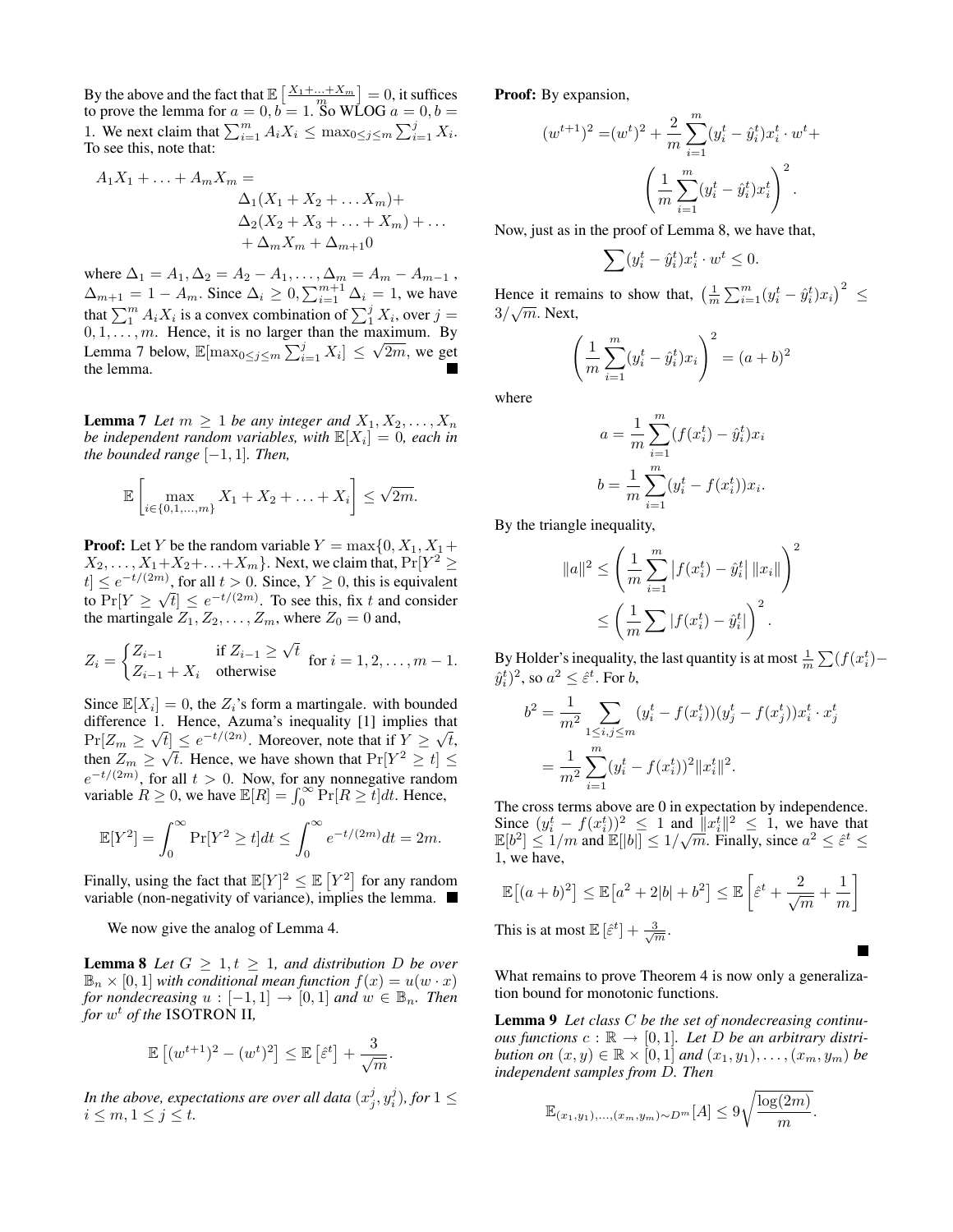*where*

$$
A = \sup_{c \in C} \left( \mathbb{E}_{(x,y)\sim D} \left[ (c(x) - y)^2 \right] - \sum_{i=1}^m \frac{(c(x_i) - y_i)^2}{m} \right)
$$

**Proof:** For any fixed  $(x_1, y_1), \ldots, (x_m, y_m)$  we have,

$$
\sup_{c \in C} \left( \mathbb{E} \left[ (c(x) - y)^2 \right] - \sum_{i=1}^m \frac{(c(x_i) - y_i)^2}{m} \right) \le
$$

$$
\sup_{c \in C} \left( \mathbb{E} [c^2(x)] - \sum_{i=1}^m \frac{c^2(x_i)}{m} \right) +
$$

$$
2 \sup_{c \in C} \left( \sum_i \frac{c(x_i)y_i}{m} - \mathbb{E} [c(x)y] \right) +
$$

$$
\left( \mathbb{E} [y^2] - \frac{1}{m} \sum_i y_i^2 \right).
$$

In the above we have used the fact that  $\sup_a F(a) + G(a) +$  $z \le \sup_a F(a) + \sup_a G(a) + z$ , for any functions F, G and  $\lim_{n \to \infty} z \in \mathbb{R}$ . Now,  $\mathbb{E}[y^2 - \frac{1}{m} \sum_i y_i^2] = 0$  regardless of c, hence it suffices to show,

$$
\mathbb{E}_{(x_i, y_i)} \left[ \sup_{c \in C} \left( \mathbb{E}[c^2(x)] - \frac{1}{m} \sum_{i=1}^m c^2(x_i) \right) \right] \le 3\sqrt{\frac{\log(2m)}{m}}
$$
\n
$$
\mathbb{E}_{(x_i, y_i)} \left[ \sup_{c \in C} \left( \frac{1}{m} \sum_i c(x_i) y_i - \mathbb{E}[c(x)y] \right) \right] \le 3\sqrt{\frac{\log(2m)}{m}}
$$
\n(10)

To this end, it will be helpful to consider the set of onedimensional threshold functions,

$$
\mathcal{I} = \{ f(x) = \mathbf{I}[x \ge \theta] \mid \theta \in \mathbb{R} \}.
$$

Now, by standard VC-dimension bounds [11], since the VCdimension of  $\mathcal I$  is 1, we have that for any  $\delta > 0$ :

$$
\Pr_{x_1,\ldots,x_m} \left[ \sup_{\iota \in \mathcal{I}} \mathbb{E}_x[\iota(x)] - \sum_{i=1}^m \frac{\iota(x_i)}{m} \ge \sqrt{\frac{1 + \log \frac{8m}{\delta}}{m}} \right] \le \delta.
$$

Hence, for  $\delta = m^{-1/2}$ , we have that

$$
\mathbb{E}_{x_1,\dots,x_m} \left[ \sup_{\iota \in \mathcal{I}} \mathbb{E}_x[\iota(x)] - \sum_{i=1}^m \frac{\iota(x_i)}{m} \right] \le
$$

$$
\delta + \sqrt{\frac{1 + \log \frac{8m}{\delta}}{m}} \le
$$

$$
3\sqrt{\frac{\log(2m)}{m}}.
$$

To establish (9), we use the fact that for any real  $z \in [0, 1]$ ,  $z = \int_0^1 \mathbf{I}[z \ge \theta] d\theta$ . Thus,

$$
\sup_{c \in C} \left( \mathbb{E}[c^2(x)] - \frac{1}{m} \sum_{i=1}^m c^2(x_i) \right) =
$$

$$
\sup_{c \in C} \int_0^1 \mathbb{E}[\mathbf{I}[c^2(x) \ge \theta]] -
$$

$$
\sum_{i=1}^m \frac{\mathbf{I}[c^2(x_i) \ge \theta]}{m} d\theta
$$

$$
\leq \int_0^1 \sup_{c \in C} \mathbb{E} [\mathbf{I}[c^2(x) \geq \theta]] - \sum_{i=1}^m \frac{\mathbf{I}[c^2(x_i) \geq \theta]}{m} d\theta
$$

$$
= \sup_{\iota \in \mathcal{I}} \mathbb{E}_x[\iota(x)] - \sum_{i=1}^m \frac{\iota(x_i)}{m}
$$
(11)
$$
\leq 3\sqrt{\frac{\log(2m)}{m}}
$$

To see (11), note that  $I[c^2(\cdot) \ge \theta]$  is a function in  $\mathcal{I}$ , for any nondecreasing continuous c. This establishes (9).

For (10), we are going to consider a new distribution  $D'$ over  $(x, y) \in \mathbb{R} \cup \{-\infty\} \times \{0, 1\}$ . From D, we construct  $D'$  as follows. To get a sample from  $D'$ , we take  $(x, y)$  from D and choose  $(x', y')$  as follows:

$$
(x', y') = \begin{cases} (x, 1) & \text{with probability } y \\ (-\infty, 0) & \text{with probability } (1 - y) \end{cases}.
$$

It is not difficult to see that, for any  $c \in C$ , if we extend c to say that  $c(-\infty) = 0$ ,

$$
\mathbb{E}_{(x',y')\sim D'}[c(x')] = \mathbb{E}_{(x,y)\sim D}[c(x)y].
$$

Next, we can imagine drawing a data set from  $D'$  by first drawing  $(x_1, y_1), \ldots, (x_m, y_m)$  from D and then later the corresponding sample  $(x'_1, y'_1), \ldots, (x_m, y'_m)$  from D'. For any  $(x_1, y_1), \ldots, (x_m, y_m)$  and  $c \in C$ , we have

$$
\mathbb{E}_{\langle (x'_i, y'_i) \rangle_{i=1}^m \sim D'^m} \left[ \sum_{i=1}^m \frac{c(x'_i)}{m} \middle| \langle (x_i, y_i) \rangle_{i=1}^m \right] -
$$
  

$$
= \sum_{i=1}^m \frac{c(x_i) y_i}{m} - \mathbb{E}_{(x, y) \sim D} [c(x) y].
$$

This holds for any c that is chosen based only on  $(x_i, y_i)$ , independent of  $(x'_i, y'_i)$  since  $\mathbb{E}[c(x'_i)|(x_i, y_i)] = c(x_i)y_i$ . Hence, if we take supremums over  $c \in C$  of both sides of the above displayed equation, the left can only be larger. It remains to show that,

$$
\mathbb{E}_{(x'_1, y'_1), \dots, (x'_m, y'_m) \sim D'^m} [A_{(x'_1, y'_1), \dots, (x'_m, y'_m)}] \le 3 \sqrt{\frac{\log(2m)}{m}}.
$$

where

$$
A_{(x'_1, y'_1), \dots, (x'_m, y'_m)} = \sup_{c \in C} \left( \frac{1}{m} \sum_i c(x'_i) - \mathbb{E}_{(x', y') \sim D} [c(x')] \right)
$$

This follows in exactly the same manner as the chain of inequalities in (11). The main difference is that we need to consider intervals over  $\mathbb{R} \cup \{-\infty\}$  such that  $\iota(-\infty) = 0$ .

The above lemma states that, for nondecreasing one-dimensional functions, the maximum expected difference between true and empirical errors is not large.

Proof:[Theorem 4] We first establish the following:

$$
\mathbb{E}\left[\sum_{t=1}^{T} \hat{\varepsilon}^{t}\right] \le 4G^2\tag{12}
$$

.